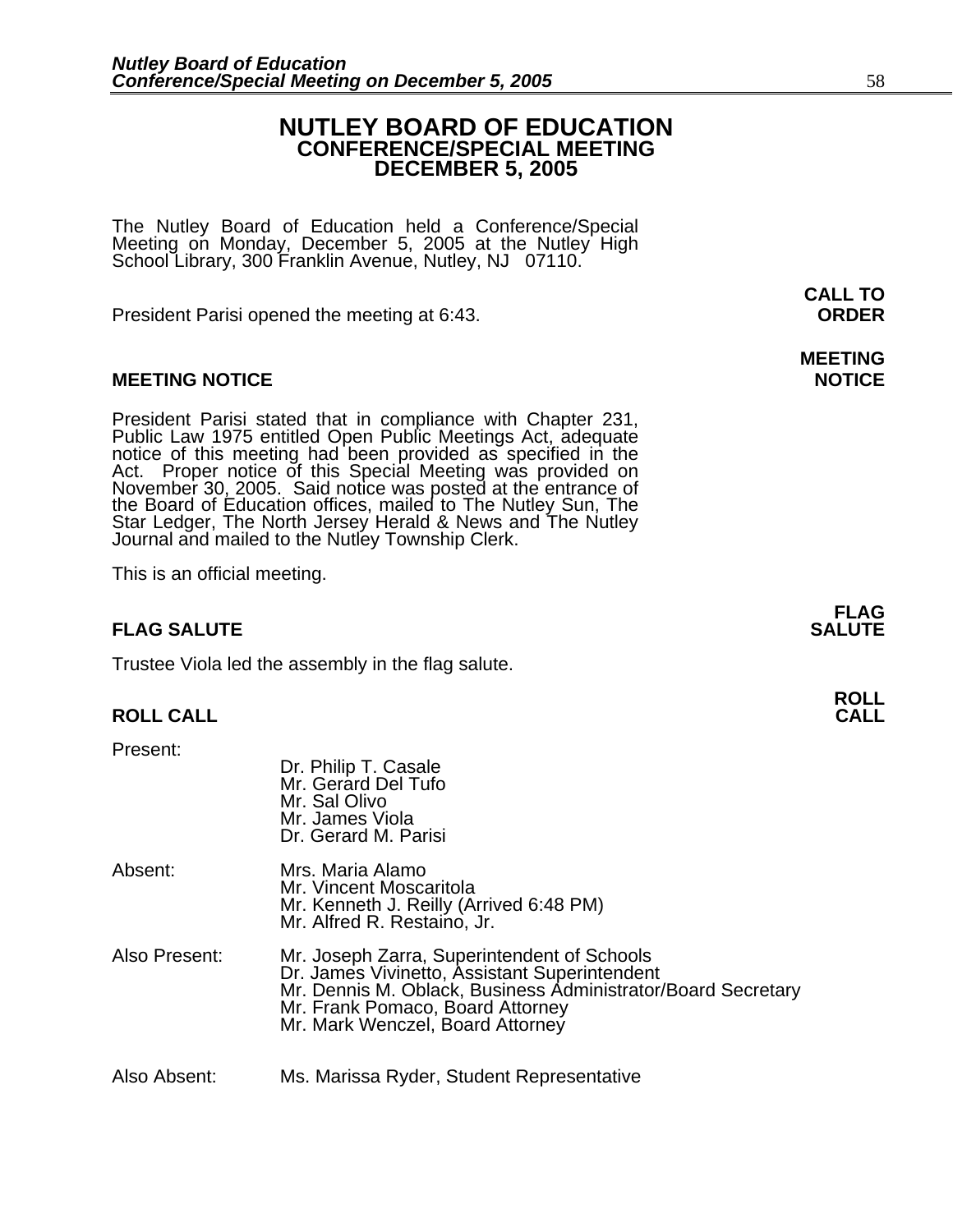President Parisi asked that everyone make an effort to arrive on time for all meetings but especially when there are presentations on the agenda.

Trustee Del Tufo introduced Mr. Michael Zanko, Project Manager from Vollmer Associates, LLP, to update the Trustees regarding the scope and schedule of the Oval Project.

Trustee Reilly arrived at 6:48 PM.

Mr. Zanko described the major components of the scope of the  $1<sup>st</sup>$  phase of the project: the turf, bleacher drainage and infrastructure for future improvements. Trustee Del Tufo mentioned that funding available is limited and therefore the scope of work has been reduced from what was originally envisioned. Mr. Zanko distributed possible field striping layouts and answered several questions from the trustees.

Trustee Del Tufo explained the next steps to be taken in the near term. Mr. Zanko estimated that an approximate schedule would be:

Bid – Mid- February Award – March – April Construction immediately after graduation Completed September – October

# **MOTION TO ADJOURN TO EXECUTIVE SESSION**

At 7:30 PM Trustee Olivo moved and Trustee Del Tufo seconded the following resolution:

WHEREAS, the Board of Education will be discussing matters exempt from public discussion pursuant to N.J.S.A. 10:4-12,

NOW, THEREFORE, BE IT RESOLVED that the Board of Education recess to closed executive session at this time in the conference room to discuss personnel and legal matters, and

BE IT FURTHER RESOLVED that the results of the discussions will be made public by inclusion on the agenda of a subsequent meeting of the Board of Education or when the reasons for discussing such matters in closed session no longer exist.

 The motion was unanimously approved by voice vote.

At 8:50 PM the Board reconvened in open public session on a motion by Trustee Viola seconded by Trustee Casale, and unanimously approved by voice vote.

# **HEARING OF CITIZENS (Agenda Items Only) HEARING OF CITIZENS**

# **RECONVENE OPEN MEETING**

None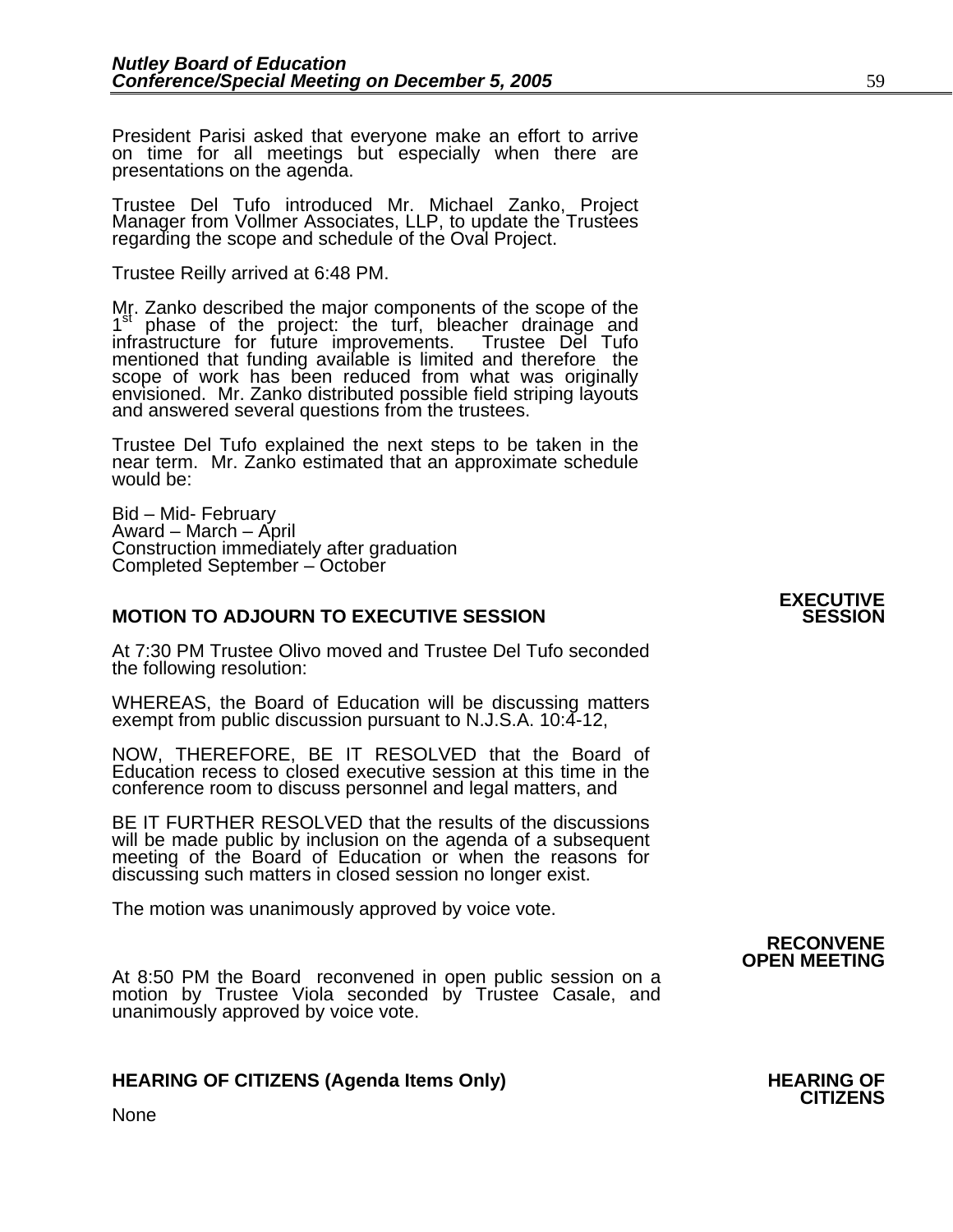### **COMMITTEE REPORTS REPORTS**

Trustee Del Tufo discussed the Elementary Facilities Program and the Preventative Maintenance Program.

Trustee Reilly questioned whether Lincoln and Washington Schools would qualify as emergent.

A discussion ensued among the Board.

Board Secretary Oblack notified the trustees of several potential solutions to the parking problems arising from the Franklin Middle School Project.

Superintendent Zarra indicated that the Academic Committee Meeting has been postponed due to Chairperson Alamo's illness.

Trustee Reilly discussed Policy 3125 regarding hiring athletic coaches and the reduction of the time allowed for the completion of a background check.

Trustee Reilly also discussed Policy 5330 regarding the administration of medication to students by personnel other than the school nurse or principal in their absence.

Superintendent Zarra discussed the training of staff volunteers for the implementation of this policy.

President Parisi indicated that the required meeting on ethics would be scheduled in January.

President Parisi informed the trustees that Joanne Borin of the New Jersey School Boards Association recommended that the Superintendent's goals be adopted by resolution at the next regular Board meeting.

# **RESOLUTIONS**

#### 1. **APPOINTMENT – Professional Staff**

Trustee Viola moved, and Trustee Casale seconded, the following resolution. Upon being put to a roll call vote the resolution was unanimously approved.

BE IT RESOLVED that the Board of Education approves the appointment of Mr. Joseph A. Constante as teacher for the 2005-06 school year, effective December 6, 2005 at the annual salary of \$45,384, B.A. Step 9, in accordance Teachers' Salary Guide.

# APPOINT<br>PROF. STAFF

**COMMITTEE**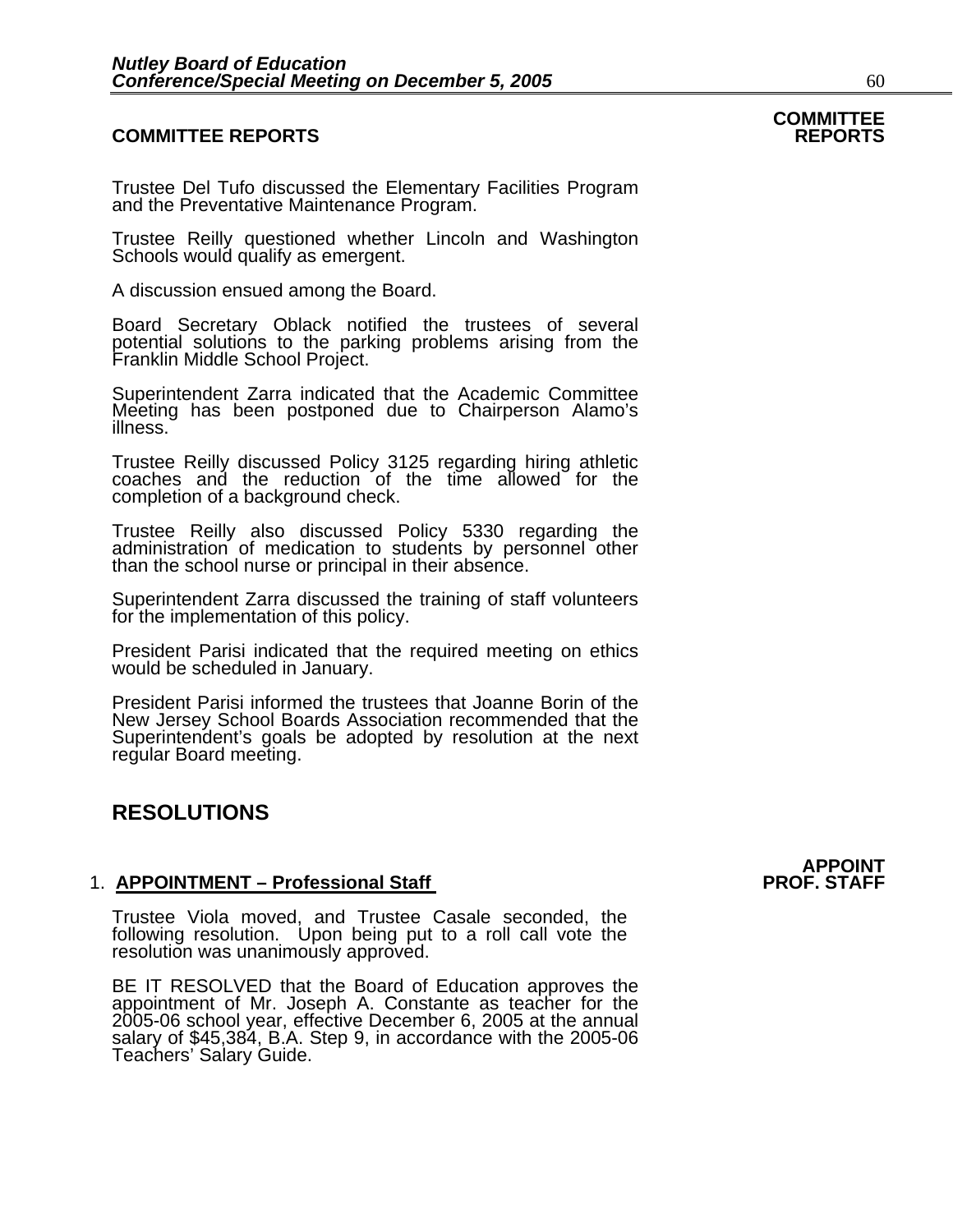### 3. **RESIGNATION – Buildings & Grounds Employee**

Trustee Del Tufo moved, and Trustee Casale seconded, the following resolution. Upon being put to a roll call vote the resolution was unanimously approved.

BE IT RESOLVED that the Board of Education approves the acceptance of the resignation of Mr. Peter Russo, buildings & grounds employee, effective December 31, 2005.

#### 4. **AMENDING RESOLUTION – LEAVE OF ABSENCE - B&G EMPLOYEE**

Trustee Reilly moved, and Trustee Viola seconded, the following resolution. Upon being put to a roll call vote the resolution was unanimously approved.

BE IT RESOLVED that the Board of Education approves the amending of the resolution, approved at the November 21, 2005 Board Meeting, the leave of absence of Mr. Kwabena Opong to reflect a change in dates to read, effective December 10, 2005 to June 30, 2006 for the 2005-06 school year with the 10, 2005 to June 30, 2006 for the 2005-06 school year with the provision that he notify the Business Administrator of further intentions no later than April 1, 2006.

#### **5. APPROVAL OF CONTRACT WITH HUNTINGTON LEARNING CENTERS, INC. FOR PROVISION OF TUTORING SERVICES**

Trustee Olivo moved, and Trustee Casale seconded, the following resolution. Upon being put to a roll call vote the resolution was unanimously approved.

WHEREAS, the Nutley Board of Education has determined that under the No Child Left Behind Act of 2001, it is necessary to retain the services of a qualified organization for research-<br>based tutoring services; and

WHEREAS, Huntington Learning Centers, Inc., (the "Provider") is duly qualified and approved by the State of New Jersey as a supplemental educational services provider to perform these services, and

WHEREAS, the Public School Contracts Law (N.J.S.A. 18A:18A-5a(1)) provides for the award of contracts for this type of professional service without competitive bidding,

NOW THEREFORE BE IT RESOLVED that the Nutley Board of<br>Education approves the execution of a contract with Huntington<br>Learning Centers, Inc. for the provision of the required<br>research-based tutoring services for those stude by the district to be eligible for such services, and

# **APPROVE HUNTINGTON**

# **RESIGN B&G EMPLOYEE**

 **AMEND B&G LEAVE**